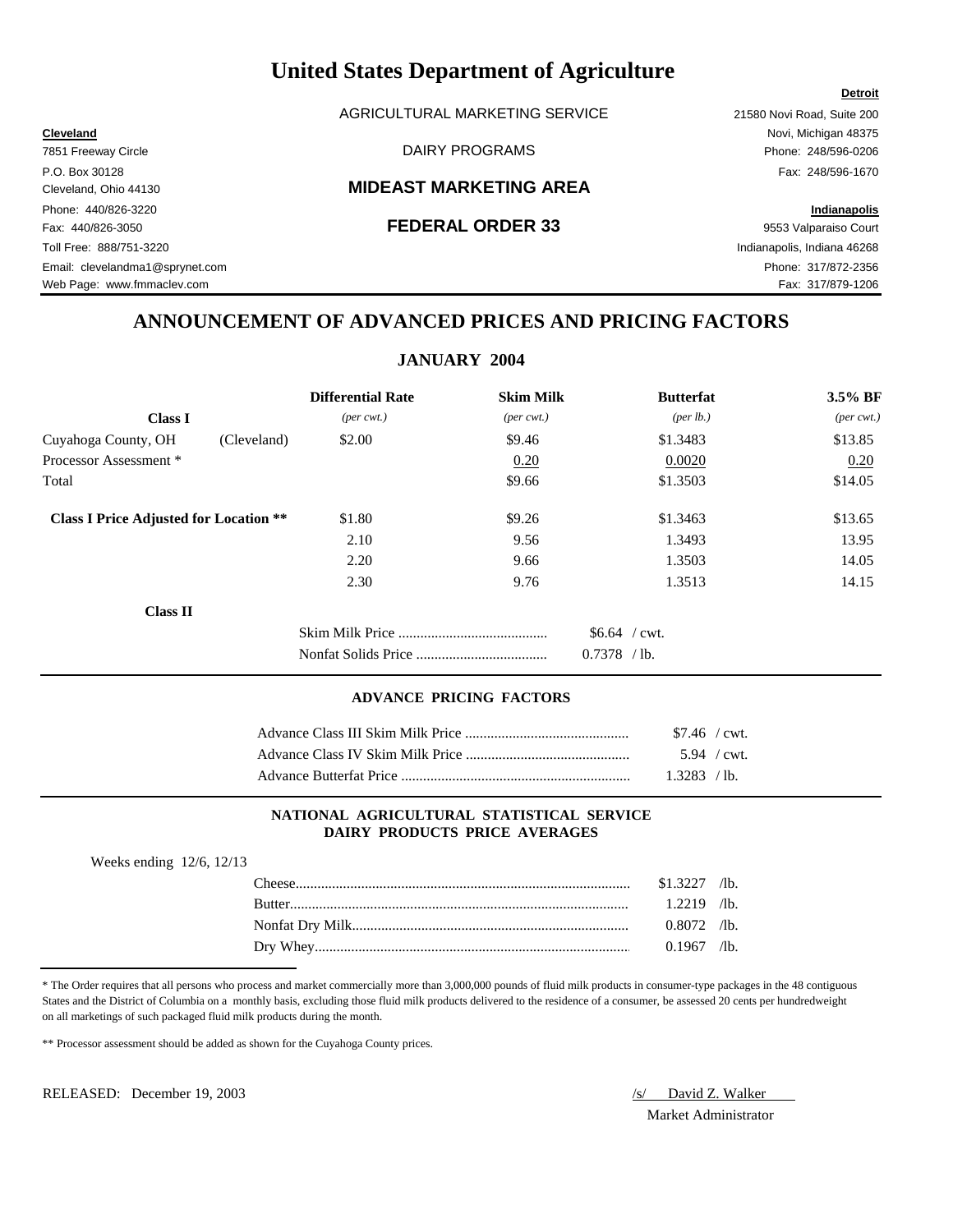AGRICULTURAL MARKETING SERVICE 21580 Novi Road, Suite 200

### Cleveland, Ohio 44130 **MIDEAST MARKETING AREA**

### Fax: 440/826-3050 **FEDERAL ORDER 33** 9553 Valparaiso Court

**Detroit**

Web Page: www.fmmaclev.com example of the community of the community of the community of the community of the community of the community of the community of the community of the community of the community of the community

## **ANNOUNCEMENT OF ADVANCED PRICES AND PRICING FACTORS**

### **FEBRUARY 2004**

|                                               | <b>Differential Rate</b>    | <b>Skim Milk</b>            | <b>Butterfat</b>     | 3.5% BF                     |
|-----------------------------------------------|-----------------------------|-----------------------------|----------------------|-----------------------------|
| <b>Class I</b>                                | $(\text{per} \text{ cwt.})$ | $(\text{per} \text{ cwt.})$ | ${\rm (per \, lb.)}$ | $(\text{per} \text{ cwt.})$ |
| Cuyahoga County, OH<br>(Cleveland)            | \$2.00                      | \$8.55                      | \$1.5244             | \$13.59                     |
| Processor Assessment *                        |                             | 0.20                        | 0.0020               | 0.20                        |
| Total                                         |                             | \$8.75                      | \$1.5264             | \$13.79                     |
| <b>Class I Price Adjusted for Location **</b> | \$1.80                      | \$8.35                      | \$1.5224             | \$13.39                     |
|                                               | 2.10                        | 8.65                        | 1.5254               | 13.69                       |
|                                               | 2.20                        | 8.75                        | 1.5264               | 13.79                       |
|                                               | 2.30                        | 8.85                        | 1.5274               | 13.89                       |
| <b>Class II</b>                               |                             |                             |                      |                             |
|                                               |                             |                             | $$6.63$ / cwt.       |                             |
|                                               |                             |                             | 0.7367<br>$/1b$ .    |                             |

### **ADVANCE PRICING FACTORS**

| \$6.55 / cwt.  |  |
|----------------|--|
| 5.93 / cwt.    |  |
| $1.5044 /$ 1b. |  |

### **NATIONAL AGRICULTURAL STATISTICAL SERVICE DAIRY PRODUCTS PRICE AVERAGES**

| Weeks ending $1/10$ , $1/17$ |                |  |
|------------------------------|----------------|--|
| l 'heese'                    | $$1.2977$ /lb. |  |
| <b>Butter</b>                | 1.3687 /lb.    |  |
|                              | $0.8051$ /lb.  |  |
|                              | $0.1824$ /lb.  |  |

\* The Order requires that all persons who process and market commercially more than 3,000,000 pounds of fluid milk products in consumer-type packages in the 48 contiguous States and the District of Columbia on a monthly basis, excluding those fluid milk products delivered to the residence of a consumer, be assessed 20 cents per hundredweight on all marketings of such packaged fluid milk products during the month.

\*\* Processor assessment should be added as shown for the Cuyahoga County prices.

RELEASED: January 23, 2004 *(s)* David Z. Walker

Market Administrator

**Cleveland** Novi, Michigan 48375

7851 Freeway Circle **Example 248/596-0206** DAIRY PROGRAMS **Phone: 248/596-0206** P.O. Box 30128 Fax: 248/596-1670 Phone: 440/826-3220 **Indianapolis** Toll Free: 888/751-3220 Indianapolis, Indiana 46268 Email: clevelandma1@sprynet.com Phone: 317/872-2356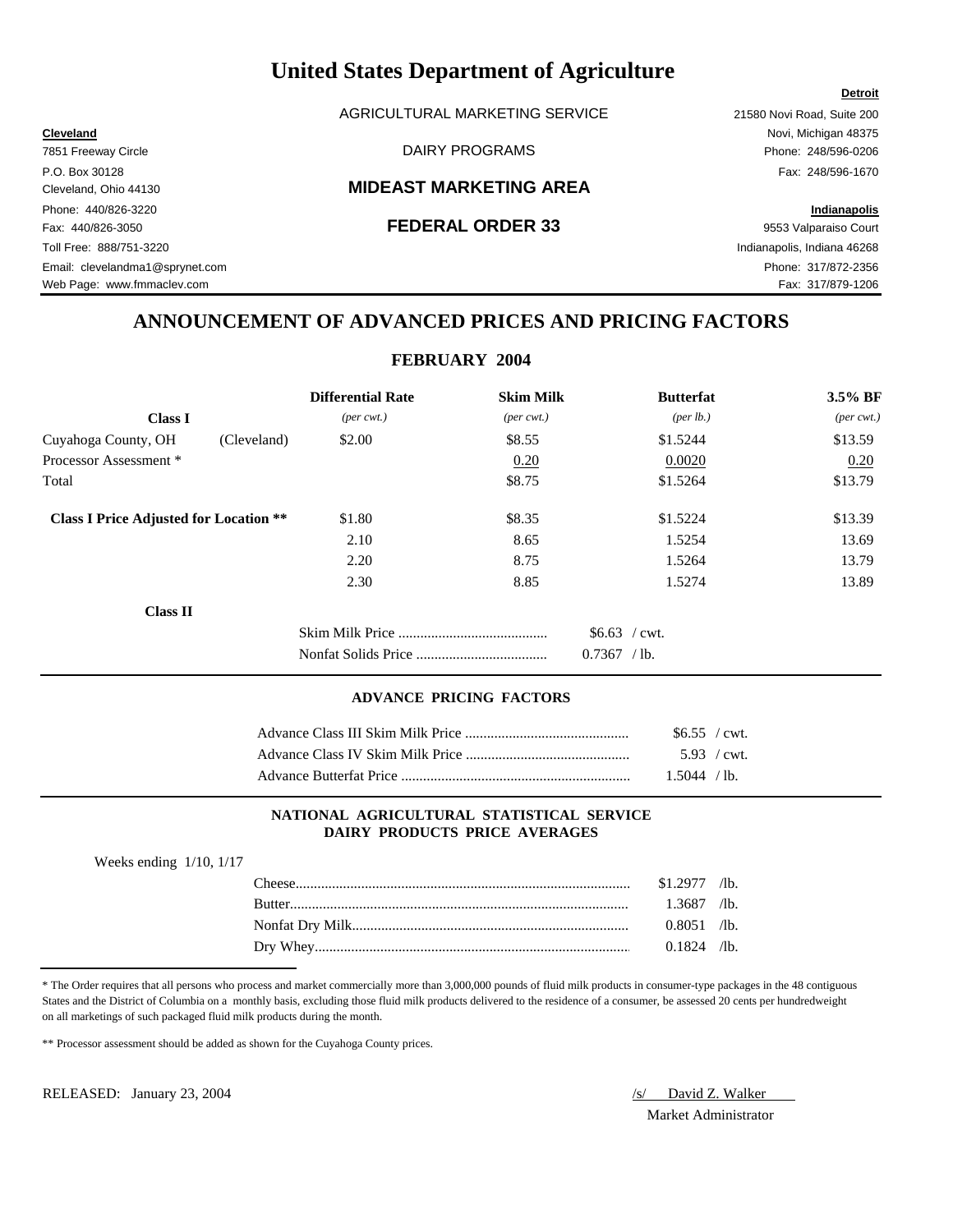AGRICULTURAL MARKETING SERVICE 21580 Novi Road, Suite 200

### Cleveland, Ohio 44130 **MIDEAST MARKETING AREA**

## **ANNOUNCEMENT OF ADVANCED PRICES AND PRICING FACTORS**

## **MARCH 2004**

|                                               | <b>Differential Rate</b>    | <b>Skim Milk</b>            | <b>Butterfat</b>     | 3.5% BF                     |
|-----------------------------------------------|-----------------------------|-----------------------------|----------------------|-----------------------------|
| <b>Class I</b>                                | $(\text{per} \text{ cwt.})$ | $(\text{per} \text{ cwt.})$ | ${\rm (per \, lb.)}$ | $(\text{per} \text{ cwt.})$ |
| (Cleveland)<br>Cuyahoga County, OH            | \$2.00                      | \$7.96                      | \$1.7875             | \$13.94                     |
| Processor Assessment *                        |                             | 0.20                        | 0.0020               | 0.20                        |
| Total                                         |                             | \$8.16                      | \$1.7895             | \$14.14                     |
| <b>Class I Price Adjusted for Location **</b> | \$1.80                      | \$7.76                      | \$1.7855             | \$13.74                     |
|                                               | 2.10                        | 8.06                        | 1.7885               | 14.04                       |
|                                               | 2.20                        | 8.16                        | 1.7895               | 14.14                       |
|                                               | 2.30                        | 8.26                        | 1.7905               | 14.24                       |
| <b>Class II</b>                               |                             |                             |                      |                             |
|                                               |                             |                             | $$6.66$ / cwt.       |                             |
|                                               |                             |                             | 0.7400 / lb.         |                             |

### **ADVANCE PRICING FACTORS**

| $$5.68$ / cwt. |  |
|----------------|--|
| $5.96$ / cwt.  |  |
| $1.7675$ / lb. |  |

### **NATIONAL AGRICULTURAL STATISTICAL SERVICE DAIRY PRODUCTS PRICE AVERAGES**

| Weeks ending $2/7$ , $2/14$ |                |  |
|-----------------------------|----------------|--|
|                             | $$1.3054$ /lb. |  |
|                             | $1.5879$ /lb.  |  |
|                             | $0.8085$ /lb.  |  |
|                             | $0.1691$ /lb.  |  |
|                             |                |  |

\* The Order requires that all persons who process and market commercially more than 3,000,000 pounds of fluid milk products in consumer-type packages in the 48 contiguous States and the District of Columbia on a monthly basis, excluding those fluid milk products delivered to the residence of a consumer, be assessed 20 cents per hundredweight on all marketings of such packaged fluid milk products during the month.

\*\* Processor assessment should be added as shown for the Cuyahoga County prices.

RELEASED: February 20, 2004 *(s)* David Z. Walker

Market Administrator

### **Detroit**

7851 Freeway Circle **Example 248/596-0206** DAIRY PROGRAMS **Phone: 248/596-0206** P.O. Box 30128 Fax: 248/596-1670 Phone: 440/826-3220 **Indianapolis** Fax: 440/826-3050 **FEDERAL ORDER 33** 9553 Valparaiso Court Toll Free: 888/751-3220 Indianapolis, Indiana 46268 Email: clevelandma1@sprynet.com Phone: 317/872-2356

Web Page: www.fmmaclev.com example of the state of the state of the state of the state of the State of Tax: 317/879-1206

|                        |             | м                           |
|------------------------|-------------|-----------------------------|
|                        |             | <b>Differential Rate</b>    |
| <b>Class I</b>         |             | $(\text{per} \text{ cwt.})$ |
| Cuyahoga County, OH    | (Cleveland) | \$2.00                      |
| Processor Assessment * |             |                             |

### **Cleveland** Novi, Michigan 48375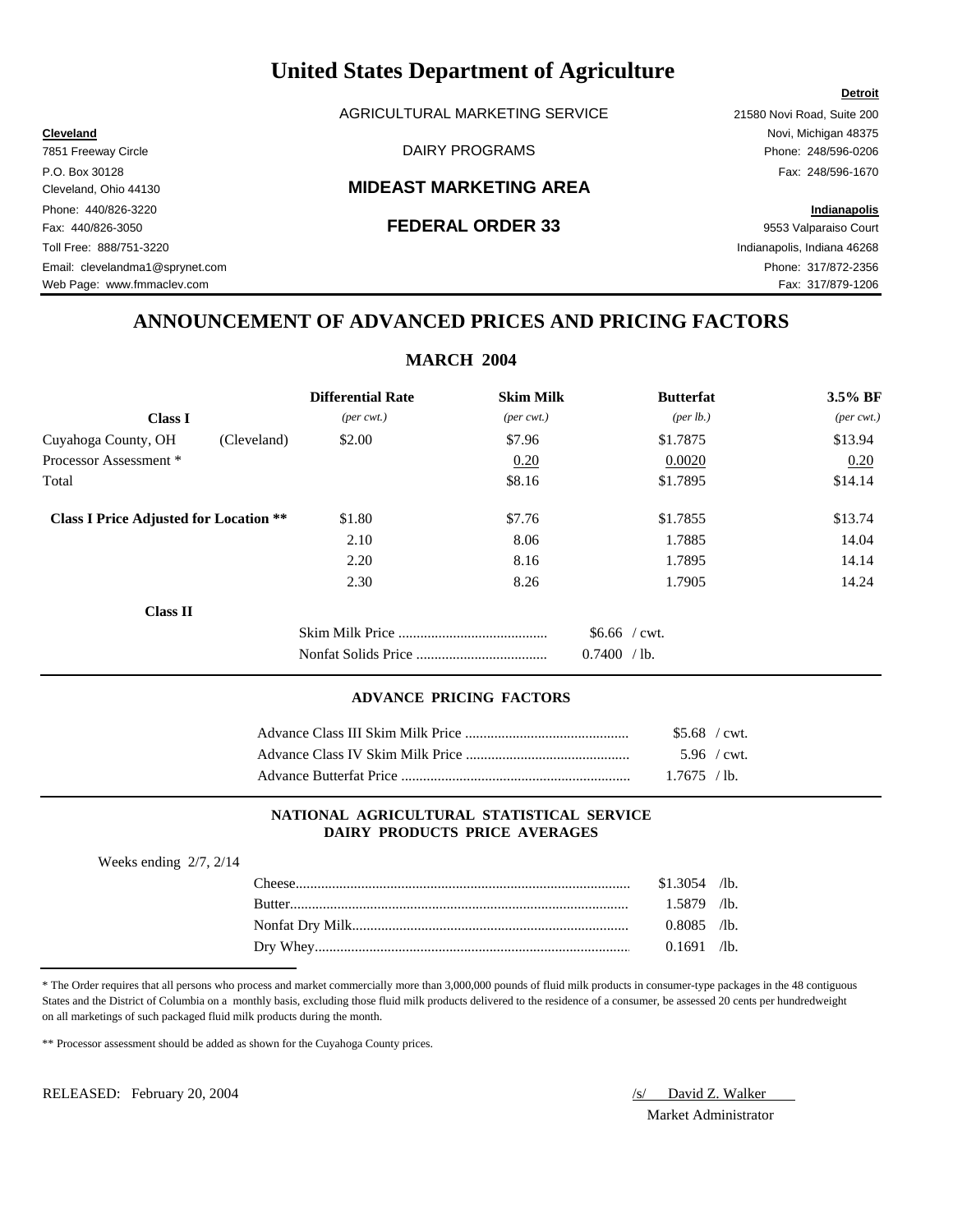AGRICULTURAL MARKETING SERVICE 21580 Novi Road, Suite 200

### Cleveland, Ohio 44130 **MIDEAST MARKETING AREA**

**Cleveland** Novi, Michigan 48375

Web Page: www.fmmaclev.com example of the state of the state of the state of the state of the State of Tax: 317/879-1206

# **ANNOUNCEMENT OF ADVANCED PRICES AND PRICING FACTORS**

# **APRIL 2004**

|                                               | <b>Differential Rate</b>    | <b>Skim Milk</b>            | <b>Butterfat</b>     | 3.5% BF                     |
|-----------------------------------------------|-----------------------------|-----------------------------|----------------------|-----------------------------|
| <b>Class I</b>                                | $(\text{per} \text{ cwt.})$ | $(\text{per} \text{ cwt.})$ | ${\rm (per \, lb.)}$ | $(\text{per} \text{ cwt.})$ |
| Cuyahoga County, OH<br>(Cleveland)            | \$2.00                      | \$7.96                      | \$2,2725             | \$15.64                     |
| Processor Assessment *                        |                             | 0.20                        | 0.0020               | 0.20                        |
| Total                                         |                             | \$8.16                      | \$2,2745             | \$15.84                     |
| <b>Class I Price Adjusted for Location **</b> | \$1.80                      | \$7.76                      | \$2,2705             | \$15.44                     |
|                                               | 2.10                        | 8.06                        | 2.2735               | 15.74                       |
|                                               | 2.20                        | 8.16                        | 2.2745               | 15.84                       |
|                                               | 2.30                        | 8.26                        | 2.2755               | 15.94                       |
| <b>Class II</b>                               |                             |                             |                      |                             |
|                                               |                             |                             | $$6.66$ / cwt.       |                             |
|                                               |                             |                             | 0.7400<br>$/1b$ .    |                             |

### **ADVANCE PRICING FACTORS**

| $$5.64$ / cwt. |  |
|----------------|--|
| $5.96$ / cwt.  |  |
| 2.2525 / lb.   |  |

### **NATIONAL AGRICULTURAL STATISTICAL SERVICE DAIRY PRODUCTS PRICE AVERAGES**

| $$1.4582$ /lb. |  |
|----------------|--|
| $1.9921$ /lb.  |  |
| $0.8090$ /lb.  |  |
| $0.1706$ /lb.  |  |
|                |  |

\* The Order requires that all persons who process and market commercially more than 3,000,000 pounds of fluid milk products in consumer-type packages in the 48 contiguous States and the District of Columbia on a monthly basis, excluding those fluid milk products delivered to the residence of a consumer, be assessed 20 cents per hundredweight on all marketings of such packaged fluid milk products during the month.

\*\* Processor assessment should be added as shown for the Cuyahoga County prices.

RELEASED: March 19, 2004 *S/ David Z. Walker* 

Market Administrator

7851 Freeway Circle **Example 248/596-0206** DAIRY PROGRAMS **Phone: 248/596-0206** P.O. Box 30128 Fax: 248/596-1670 Phone: 440/826-3220 **Indianapolis** Fax: 440/826-3050 **FEDERAL ORDER 33** 9553 Valparaiso Court Toll Free: 888/751-3220 Indianapolis, Indiana 46268 Email: clevelandma1@sprynet.com Phone: 317/872-2356

**Detroit**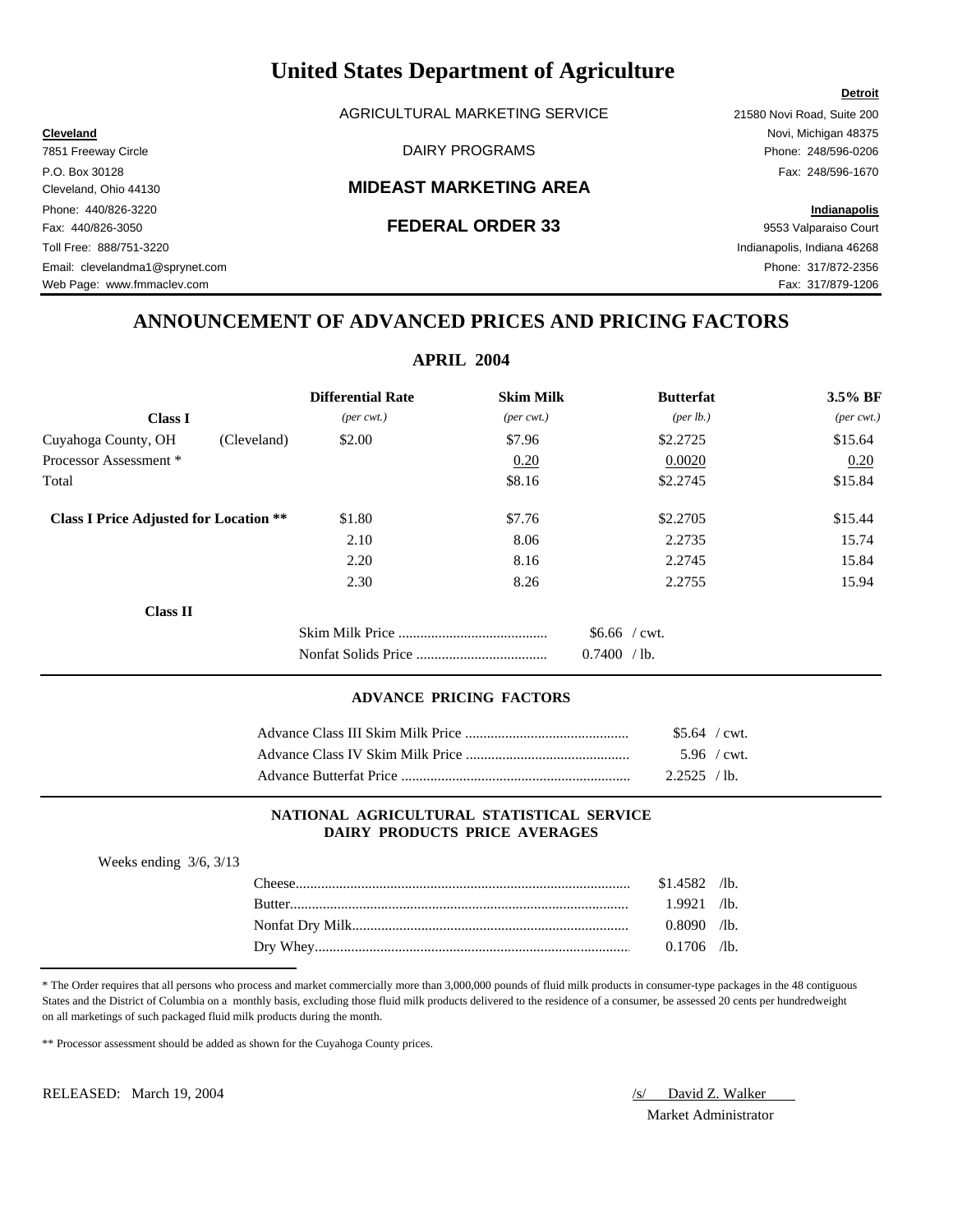AGRICULTURAL MARKETING SERVICE 21580 Novi Road, Suite 200

### Cleveland, Ohio 44130 **MIDEAST MARKETING AREA**

### Fax: 440/826-3050 **FEDERAL ORDER 33** 9553 Valparaiso Court

## **ANNOUNCEMENT OF ADVANCED PRICES AND PRICING FACTORS**

| <b>MAY 2004</b>                               |                             |                             |                  |                             |  |  |
|-----------------------------------------------|-----------------------------|-----------------------------|------------------|-----------------------------|--|--|
|                                               | <b>Differential Rate</b>    | <b>Skim Milk</b>            | <b>Butterfat</b> | $3.5\%$ BF                  |  |  |
| <b>Class I</b>                                | $(\text{per} \text{ cwt.})$ | $(\text{per} \text{ cwt.})$ | (per lb.)        | $(\text{per} \text{ cwt.})$ |  |  |
| Cuyahoga County, OH<br>(Cleveland)            | \$2.00                      | \$13.50                     | \$2.4637         | \$21.65                     |  |  |
| Processor Assessment*                         |                             | 0.20                        | 0.0020           | 0.20                        |  |  |
| Total                                         |                             | \$13.70                     | \$2.4657         | \$21.85                     |  |  |
| <b>Class I Price Adjusted for Location **</b> | \$1.80                      | \$13.30                     | \$2.4617         | \$21.45                     |  |  |
|                                               | 2.10                        | 13.60                       | 2.4647           | 21.75                       |  |  |
|                                               | 2.20                        | 13.70                       | 2.4657           | 21.85                       |  |  |
|                                               | 2.30                        | 13.80                       | 2.4667           | 21.95                       |  |  |
| <b>Class II</b>                               |                             |                             |                  |                             |  |  |
|                                               |                             |                             | $$6.74$ / cwt.   |                             |  |  |
|                                               |                             |                             | $0.7489$ /lb.    |                             |  |  |

### **ADVANCE PRICING FACTORS**

| $$11.50$ / cwt. |  |
|-----------------|--|
| $6.04$ / cwt.   |  |
| 2.4437 / lb.    |  |

### **NATIONAL AGRICULTURAL STATISTICAL SERVICE DAIRY PRODUCTS PRICE AVERAGES**

| Weeks ending $4/10$ , $4/17$ |                |  |
|------------------------------|----------------|--|
|                              | $$2.0530$ /lb. |  |
| <b>Butter</b>                | $2.1514$ /lb.  |  |
|                              | $0.8179$ /lb.  |  |
|                              | $0.2611$ /lb.  |  |

\* The Order requires that all persons who process and market commercially more than 3,000,000 pounds of fluid milk products in consumer-type packages in the 48 contiguous States and the District of Columbia on a monthly basis, excluding those fluid milk products delivered to the residence of a consumer, be assessed 20 cents per hundredweight on all marketings of such packaged fluid milk products during the month.

\*\* Processor assessment should be added as shown for the Cuyahoga County prices.

RELEASED: April 23, 2004 *(s)* David Z. Walker

Market Administrator

### **Detroit**

**Cleveland** Novi, Michigan 48375 7851 Freeway Circle **Example 248/596-0206** DAIRY PROGRAMS **Phone: 248/596-0206** P.O. Box 30128 Fax: 248/596-1670 Phone: 440/826-3220 **Indianapolis** Toll Free: 888/751-3220 Indianapolis, Indiana 46268

Email: clevelandma1@sprynet.com Phone: 317/872-2356

Web Page: www.fmmaclev.com example of the community of the community of the community of the community of the community of the community of the community of the community of the community of the community of the community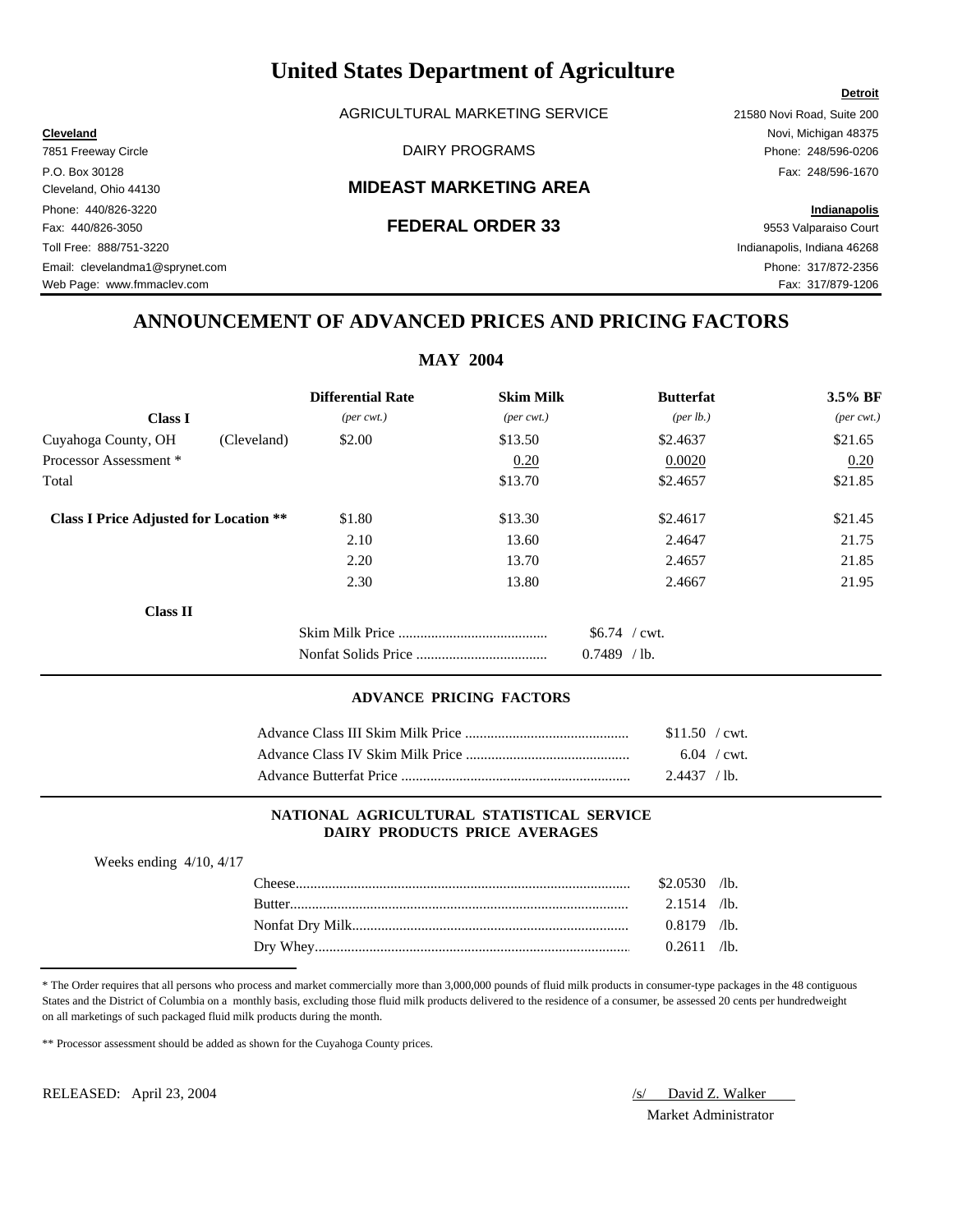AGRICULTURAL MARKETING SERVICE 21580 Novi Road, Suite 200

### Cleveland, Ohio 44130 **MIDEAST MARKETING AREA**

### Fax: 440/826-3050 **FEDERAL ORDER 33** 9553 Valparaiso Court

**Cleveland** Novi, Michigan 48375 7851 Freeway Circle **Example 248/596-0206** DAIRY PROGRAMS **Phone: 248/596-0206** P.O. Box 30128 Fax: 248/596-1670

**Detroit**

Toll Free: 888/751-3220 Indianapolis, Indiana 46268

# **ANNOUNCEMENT OF ADVANCED PRICES AND PRICING FACTORS**

**JUNE 2004**

|                                               | <b>Differential Rate</b>    | <b>Skim Milk</b>            | <b>Butterfat</b>   | 3.5% BF                     |
|-----------------------------------------------|-----------------------------|-----------------------------|--------------------|-----------------------------|
| <b>Class I</b>                                | $(\text{per} \text{ cwt.})$ | $(\text{per} \text{ cwt.})$ | $(\text{per lb.})$ | $(\text{per} \text{ cwt.})$ |
| Cuyahoga County, OH<br>(Cleveland)            | \$2.00                      | \$14.98                     | \$2.4780           | \$23.13                     |
| Processor Assessment *                        |                             | 0.20                        | 0.0020             | 0.20                        |
| Total                                         |                             | \$15.18                     | \$2.4800           | \$23.33                     |
| <b>Class I Price Adjusted for Location **</b> | \$1.80                      | \$14.78                     | \$2.4760           | \$22.93                     |
|                                               | 2.10                        | 15.08                       | 2.4790             | 23.23                       |
|                                               | 2.20                        | 15.18                       | 2.4800             | 23.33                       |
|                                               | 2.30                        | 15.28                       | 2.4810             | 23.43                       |
| <b>Class II</b>                               |                             |                             |                    |                             |
|                                               |                             |                             | $$6.91$ / cwt.     |                             |
|                                               |                             |                             | $0.7678$ /lb.      |                             |

### **ADVANCE PRICING FACTORS**

| $$12.98$ / cwt. |  |
|-----------------|--|
| $6.21$ / cwt.   |  |
| 2.4580 / lb.    |  |

### **NATIONAL AGRICULTURAL STATISTICAL SERVICE DAIRY PRODUCTS PRICE AVERAGES**

| Weeks ending $5/8$ , $5/15$ |                |  |
|-----------------------------|----------------|--|
|                             | $$2.1838$ /lb. |  |
|                             | $2.1633$ /lb.  |  |
|                             | $0.8372$ /lb.  |  |
|                             | $0.2975$ /lb.  |  |
|                             |                |  |

\* The Order requires that all persons who process and market commercially more than 3,000,000 pounds of fluid milk products in consumer-type packages in the 48 contiguous States and the District of Columbia on a monthly basis, excluding those fluid milk products delivered to the residence of a consumer, be assessed 20 cents per hundredweight on all marketings of such packaged fluid milk products during the month.

\*\* Processor assessment should be added as shown for the Cuyahoga County prices.

RELEASED: May 21, 2004 *(s)* David Z. Walker

Market Administrator

Phone: 440/826-3220 **Indianapolis**

Email: clevelandma1@sprynet.com Phone: 317/872-2356 Web Page: www.fmmaclev.com example of the state of the state of the state of the state of the State of Tax: 317/879-1206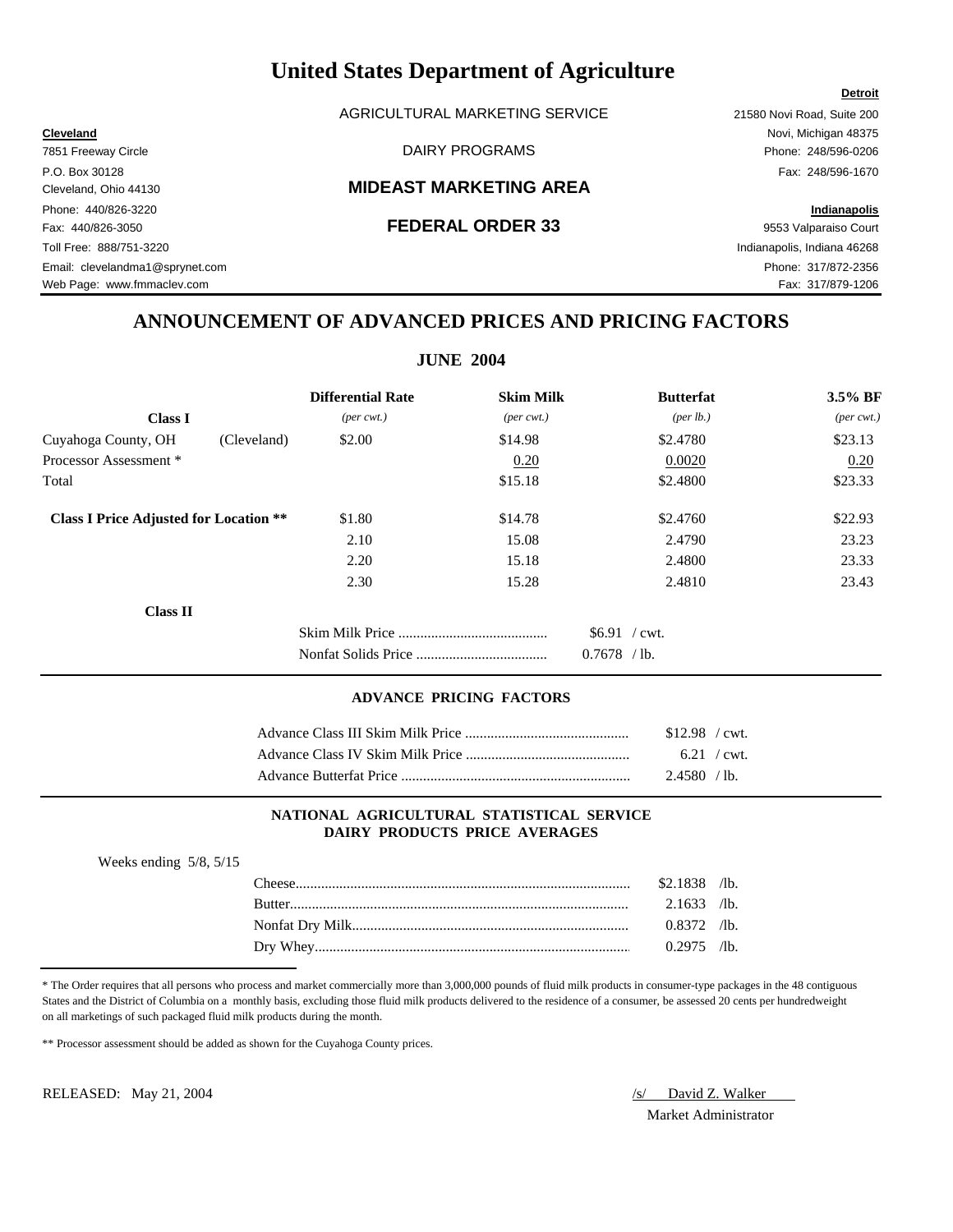AGRICULTURAL MARKETING SERVICE 21580 Novi Road, Suite 200

### Cleveland, Ohio 44130 **MIDEAST MARKETING AREA**

**Cleveland** Novi, Michigan 48375 7851 Freeway Circle **Example 248/596-0206** DAIRY PROGRAMS **Phone: 248/596-0206** 

Web Page: www.fmmaclev.com example of the state of the state of the state of the state of the State of Tax: 317/879-1206

# **ANNOUNCEMENT OF ADVANCED PRICES AND PRICING FACTORS**

**JULY 2004**

|                                               |             | <b>Differential Rate</b>    | <b>Skim Milk</b>            | <b>Butterfat</b>   | 3.5% BF                     |
|-----------------------------------------------|-------------|-----------------------------|-----------------------------|--------------------|-----------------------------|
| <b>Class I</b>                                |             | $(\text{per} \text{ cwt.})$ | $(\text{per} \text{ cwt.})$ | $(\text{per lb.})$ | $(\text{per} \text{ cwt.})$ |
| Cuyahoga County, OH                           | (Cleveland) | \$2.00                      | \$12.95                     | \$2.1288           | \$19.95                     |
| Processor Assessment *                        |             |                             | 0.20                        | 0.0020             | 0.20                        |
| Total                                         |             |                             | \$13.15                     | \$2.1308           | \$20.15                     |
| <b>Class I Price Adjusted for Location **</b> |             | \$1.80                      | \$12.75                     | \$2.1268           | \$19.75                     |
|                                               |             | 2.10                        | 13.05                       | 2.1298             | 20.05                       |
|                                               |             | 2.20                        | 13.15                       | 2.1308             | 20.15                       |
|                                               |             | 2.30                        | 13.25                       | 2.1318             | 20.25                       |
| <b>Class II</b>                               |             |                             |                             |                    |                             |
|                                               |             |                             |                             | $$7.03$ / cwt.     |                             |
|                                               |             |                             |                             | 0.7811 / lb.       |                             |

### **ADVANCE PRICING FACTORS**

| $$10.95$ / cwt.     |  |
|---------------------|--|
| $6.33 / \text{cwt}$ |  |
| 2.1088 / lb.        |  |

### **NATIONAL AGRICULTURAL STATISTICAL SERVICE DAIRY PRODUCTS PRICE AVERAGES**

| Weeks ending $6/5$ , $6/12$ |                |  |
|-----------------------------|----------------|--|
|                             | $$1.8683$ /lb. |  |
|                             | $1.8723$ /lb.  |  |
|                             | $0.8500$ /lb.  |  |
|                             | $0.2942$ /lb.  |  |
|                             |                |  |

\* The Order requires that all persons who process and market commercially more than 3,000,000 pounds of fluid milk products in consumer-type packages in the 48 contiguous States and the District of Columbia on a monthly basis, excluding those fluid milk products delivered to the residence of a consumer, be assessed 20 cents per hundredweight on all marketings of such packaged fluid milk products during the month.

\*\* Processor assessment should be added as shown for the Cuyahoga County prices.

RELEASED: June 18, 2004  $\sqrt{s}$  David Z. Walker

Market Administrator

Phone: 440/826-3220 **Indianapolis** Fax: 440/826-3050 **FEDERAL ORDER 33** 9553 Valparaiso Court Toll Free: 888/751-3220 Indianapolis, Indiana 46268 Email: clevelandma1@sprynet.com Phone: 317/872-2356

**Detroit**

P.O. Box 30128 Fax: 248/596-1670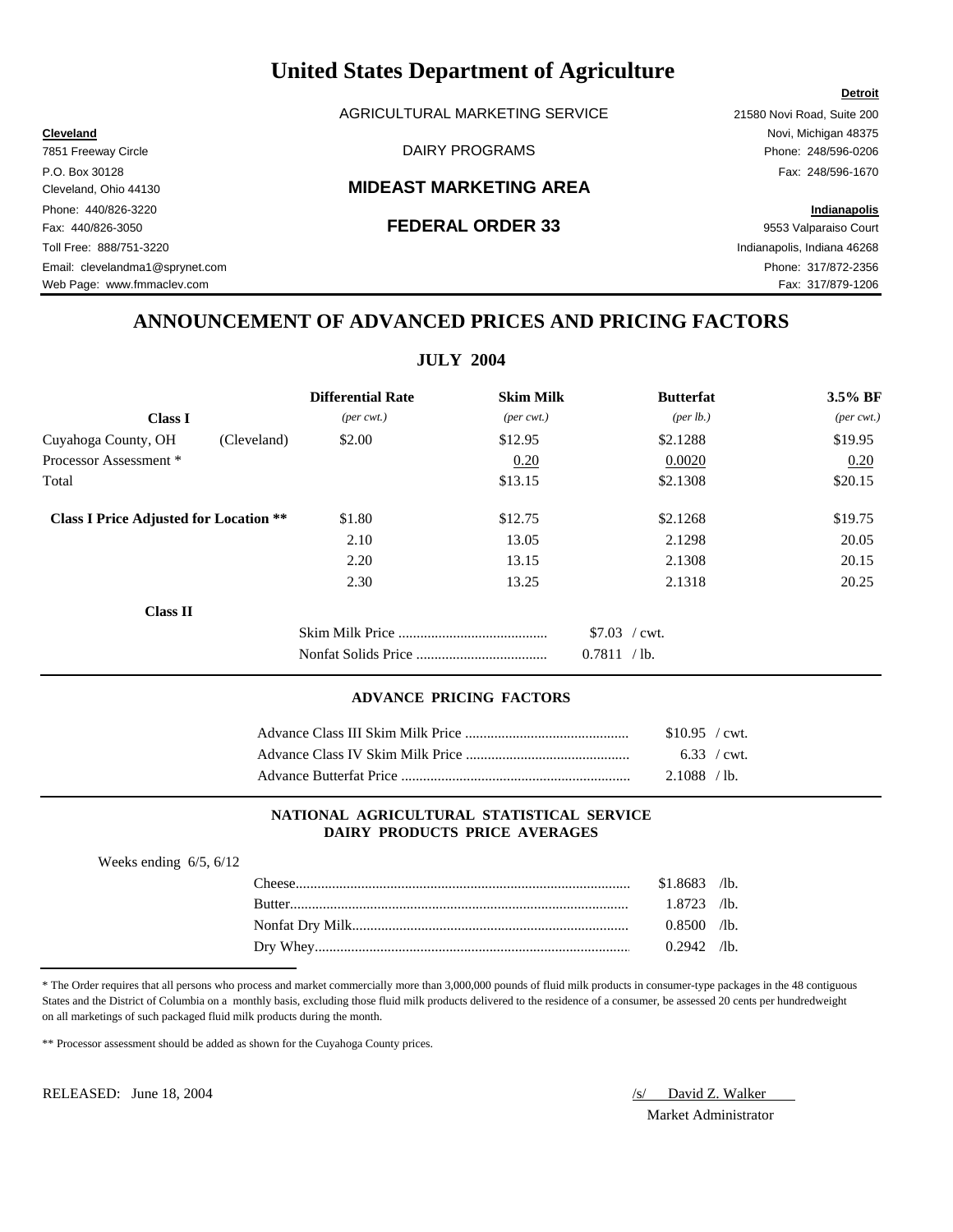AGRICULTURAL MARKETING SERVICE 21580 Novi Road, Suite 200

### Cleveland, Ohio 44130 **MIDEAST MARKETING AREA**

Phone: 440/826-3220 **Indianapolis** Fax: 440/826-3050 **FEDERAL ORDER 33** 9553 Valparaiso Court Toll Free: 888/751-3220 Indianapolis, Indiana 46268 Email: clevelandma1@sprynet.com Phone: 317/872-2356 Web Page: www.fmmaclev.com example of the state of the state of the state of the state of the State of the State of Tax: 317/879-1206

**Cleveland** Novi, Michigan 48375 7851 Freeway Circle DAIRY PROGRAMS Phone: 248/596-0206 P.O. Box 30128 Fax: 248/596-1670

**Detroit**

# **ANNOUNCEMENT OF ADVANCED PRICES AND PRICING FACTORS**

### **AUGUST 2004**

|                                               | <b>Differential Rate</b>    | <b>Skim Milk</b>            | <b>Butterfat</b>                    | 3.5% BF                     |
|-----------------------------------------------|-----------------------------|-----------------------------|-------------------------------------|-----------------------------|
| <b>Class I</b>                                | $(\text{per} \text{ cwt.})$ | $(\text{per} \text{ cwt.})$ | (per lb.)                           | $(\text{per} \text{ cwt.})$ |
| Cuyahoga County, OH<br>(Cleveland)            | \$2.00                      | \$9.55                      | \$2.1152                            | \$16.62                     |
| Processor Assessment *                        |                             | 0.20                        | 0.0020                              | 0.20                        |
| Total                                         |                             | \$9.75                      | \$2.1172                            | \$16.82                     |
| <b>Class I Price Adjusted for Location **</b> | \$1.80                      | \$9.35                      | \$2.1132                            | \$16.42                     |
|                                               | 2.10                        | 9.65                        | 2.1162                              | 16.72                       |
|                                               | 2.20                        | 9.75                        | 2.1172                              | 16.82                       |
|                                               | 2.30                        | 9.85                        | 2.1182                              | 16.92                       |
| <b>Class II</b>                               |                             |                             |                                     |                             |
|                                               |                             |                             | $$7.07$ / cwt.<br>0.7856<br>$/1b$ . |                             |

### **ADVANCE PRICING FACTORS**

| $$7.55$ / cwt.        |  |
|-----------------------|--|
| $6.37 / \text{cwt}$ . |  |
| 2.0952 / lb.          |  |

### **NATIONAL AGRICULTURAL STATISTICAL SERVICE DAIRY PRODUCTS PRICE AVERAGES**

| Weeks ending $7/10$ , $7/17$ |                |  |
|------------------------------|----------------|--|
|                              | $$1.5439$ /lb. |  |
| <b>Rutter</b>                | $1.8610$ /lb.  |  |
|                              | $0.8552$ /lb.  |  |
|                              | $0.2600$ /lb.  |  |

\* The Order requires that all persons who process and market commercially more than 3,000,000 pounds of fluid milk products in consumer-type packages in the 48 contiguous States and the District of Columbia on a monthly basis, excluding those fluid milk products delivered to the residence of a consumer, be assessed 20 cents per hundredweight on all marketings of such packaged fluid milk products during the month.

\*\* Processor assessment should be added as shown for the Cuyahoga County prices.

RELEASED: July 23, 2004 */s/ David Z. Walker* 

Market Administrator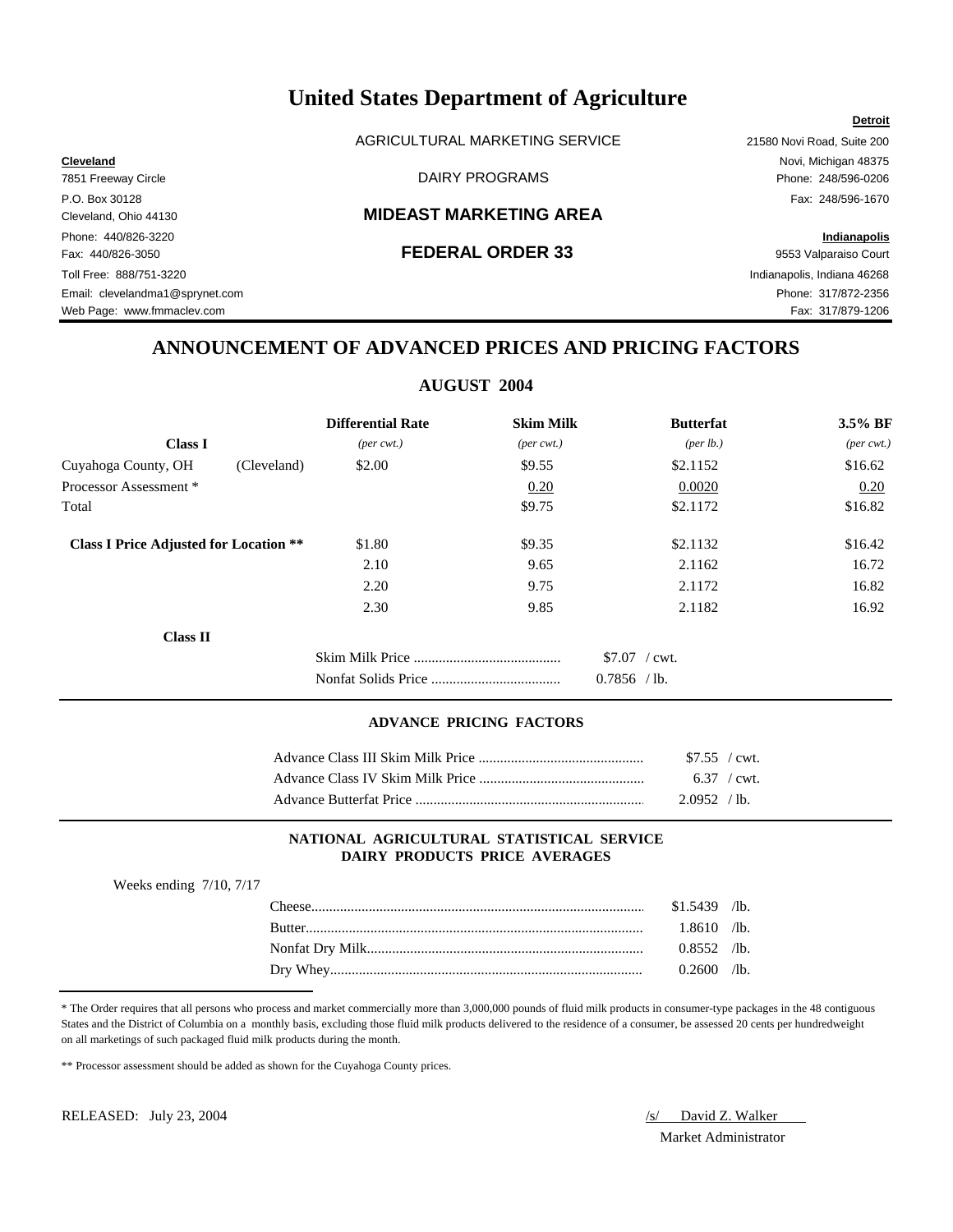AGRICULTURAL MARKETING SERVICE 21580 Novi Road, Suite 200

### Cleveland, Ohio 44130 **MIDEAST MARKETING AREA**

### Fax: 440/826-3050 **FEDERAL ORDER 33** 9553 Valparaiso Court

**Cleveland** Novi, Michigan 48375

Toll Free: 888/751-3220 Indianapolis, Indiana 46268

## **ANNOUNCEMENT OF ADVANCED PRICES AND PRICING FACTORS**

## **SEPTEMBER 2004**

|                                               | <b>Differential Rate</b>    | <b>Skim Milk</b>            | <b>Butterfat</b>   | 3.5% BF                     |
|-----------------------------------------------|-----------------------------|-----------------------------|--------------------|-----------------------------|
| <b>Class I</b>                                | $(\text{per} \text{ cwt.})$ | $(\text{per} \text{ cwt.})$ | $(\text{per lb.})$ | $(\text{per} \text{ cwt.})$ |
| Cuyahoga County, OH<br>(Cleveland)            | \$2.00                      | \$9.96                      | \$1.8090           | \$15.94                     |
| Processor Assessment *                        |                             | 0.20                        | 0.0020             | 0.20                        |
| Total                                         |                             | \$10.16                     | \$1.8110           | \$16.14                     |
| <b>Class I Price Adjusted for Location **</b> | \$1.80                      | \$9.76                      | \$1.8070           | \$15.74                     |
|                                               | 2.10                        | 10.06                       | 1.8100             | 16.04                       |
|                                               | 2.20                        | 10.16                       | 1.8110             | 16.14                       |
|                                               | 2.30                        | 10.26                       | 1.8120             | 16.24                       |
| <b>Class II</b>                               |                             |                             |                    |                             |
|                                               |                             |                             | $$7.11$ / cwt.     |                             |
|                                               |                             |                             | 0.7900 / lb.       |                             |

### **ADVANCE PRICING FACTORS**

| $$7.96$ / cwt. |  |
|----------------|--|
| $6.41$ / cwt.  |  |
| 1.7890 / lb.   |  |

### **NATIONAL AGRICULTURAL STATISTICAL SERVICE DAIRY PRODUCTS PRICE AVERAGES**

| Weeks ending $8/7$ , $8/14$ |                |  |
|-----------------------------|----------------|--|
|                             | $$1.5047$ /lb. |  |
|                             | $1.6058$ /lb.  |  |
|                             | $0.8596$ /lb.  |  |
|                             | $0.2280$ /lb.  |  |
|                             |                |  |

\* The Order requires that all persons who process and market commercially more than 3,000,000 pounds of fluid milk products in consumer-type packages in the 48 contiguous States and the District of Columbia on a monthly basis, excluding those fluid milk products delivered to the residence of a consumer, be assessed 20 cents per hundredweight on all marketings of such packaged fluid milk products during the month.

\*\* Processor assessment should be added as shown for the Cuyahoga County prices.

RELEASED: August 20, 2004 *(s)* David Z. Walker

Market Administrator

7851 Freeway Circle **Example 248/596-0206** DAIRY PROGRAMS **Phone: 248/596-0206** P.O. Box 30128 Fax: 248/596-1670 Phone: 440/826-3220 **Indianapolis**

Email: clevelandma1@sprynet.com Phone: 317/872-2356 Web Page: www.fmmaclev.com example of the state of the state of the state of the state of the State of Tax: 317/879-1206

**Detroit**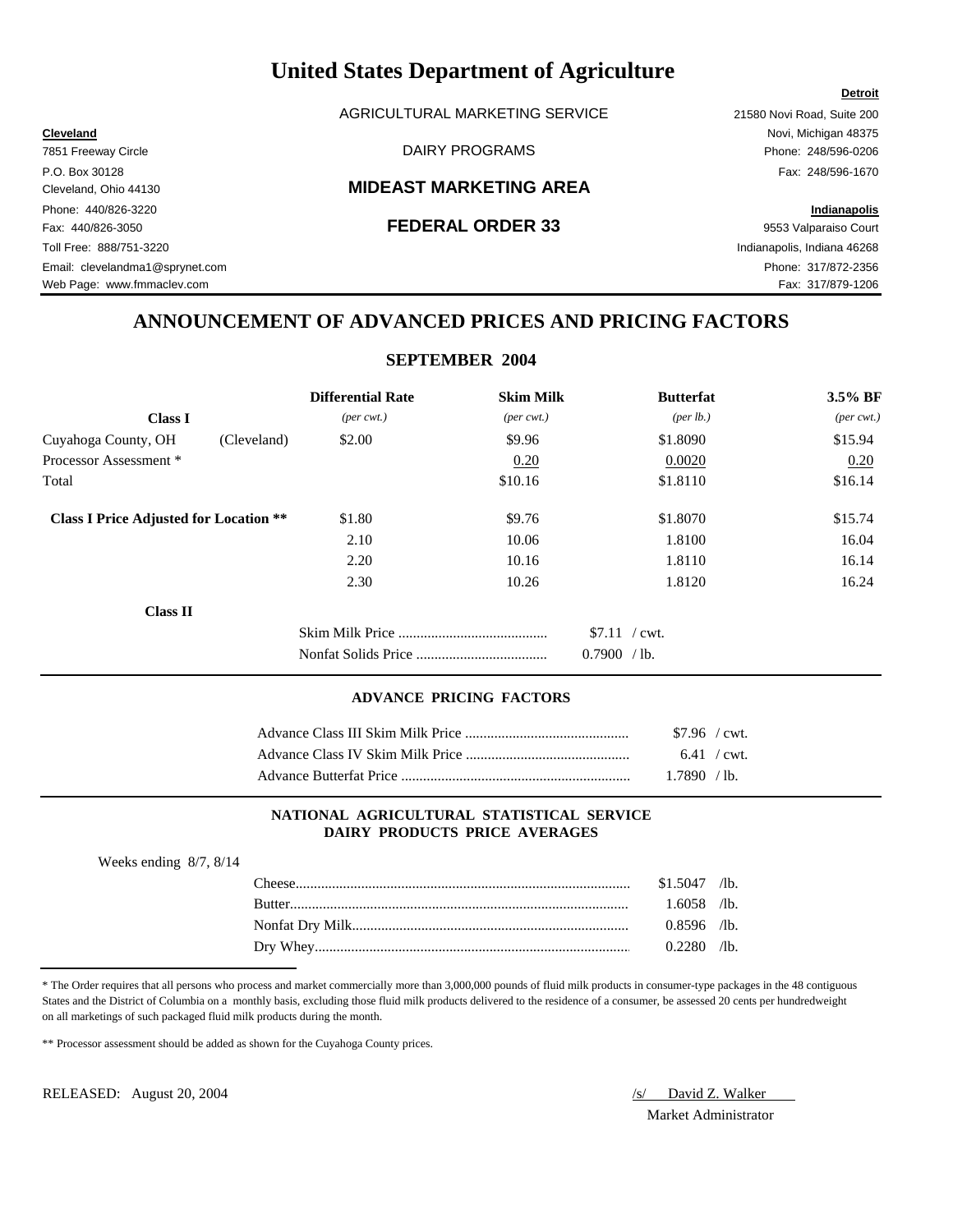AGRICULTURAL MARKETING SERVICE 21580 Novi Road, Suite 200

### Cleveland, Ohio 44130 **MIDEAST MARKETING AREA**

7851 Freeway Circle **Example 248/596-0206** DAIRY PROGRAMS **Phone: 248/596-0206** P.O. Box 30128 Fax: 248/596-1670

Web Page: www.fmmaclev.com example of the state of the state of the state of the state of the S17/879-1206

## **ANNOUNCEMENT OF ADVANCED PRICES AND PRICING FACTORS**

## **OCTOBER 2004**

|                                               | <b>Differential Rate</b>    | <b>Skim Milk</b>            | <b>Butterfat</b>  | 3.5% BF                     |
|-----------------------------------------------|-----------------------------|-----------------------------|-------------------|-----------------------------|
| <b>Class I</b>                                | $(\text{per} \text{ cwt.})$ | $(\text{per} \text{ cwt.})$ | (per lb.)         | $(\text{per} \text{ cwt.})$ |
| Cuyahoga County, OH<br>(Cleveland)            | \$2.00                      | \$10.53                     | \$1.8915          | \$16.78                     |
| Processor Assessment *                        |                             | 0.20                        | 0.0020            | 0.20                        |
| Total                                         |                             | \$10.73                     | \$1.8935          | \$16.98                     |
| <b>Class I Price Adjusted for Location **</b> | \$1.80                      | \$10.33                     | \$1.8895          | \$16.58                     |
|                                               | 2.10                        | 10.63                       | 1.8925            | 16.88                       |
|                                               | 2.20                        | 10.73                       | 1.8935            | 16.98                       |
|                                               | 2.30                        | 10.83                       | 1.8945            | 17.08                       |
| <b>Class II</b>                               |                             |                             |                   |                             |
|                                               |                             |                             | $$7.14$ / cwt.    |                             |
|                                               |                             |                             | 0.7933<br>$/1b$ . |                             |

### **ADVANCE PRICING FACTORS**

| $$8.53$ / cwt. |  |
|----------------|--|
| $6.44$ / cwt.  |  |
| 1.8715 / lb.   |  |

### **NATIONAL AGRICULTURAL STATISTICAL SERVICE DAIRY PRODUCTS PRICE AVERAGES**

| Weeks ending $9/4$ , $9/11$ |               |                |  |
|-----------------------------|---------------|----------------|--|
|                             |               | $$1.5958$ /lb. |  |
|                             | <b>Butter</b> | 1.6746 /lb.    |  |
|                             |               | $0.8622$ /lb.  |  |
|                             |               | $0.2155$ /lb.  |  |

\* The Order requires that all persons who process and market commercially more than 3,000,000 pounds of fluid milk products in consumer-type packages in the 48 contiguous States and the District of Columbia on a monthly basis, excluding those fluid milk products delivered to the residence of a consumer, be assessed 20 cents per hundredweight on all marketings of such packaged fluid milk products during the month.

\*\* Processor assessment should be added as shown for the Cuyahoga County prices.

RELEASED: September 17, 2004 */s/ David Z. Walker* 

Market Administrator

**Cleveland** Novi, Michigan 48375

Phone: 440/826-3220 **Indianapolis** Fax: 440/826-3050 **FEDERAL ORDER 33** 9553 Valparaiso Court Toll Free: 888/751-3220 Indianapolis, Indiana 46268 Email: clevelandma1@sprynet.com Phone: 317/872-2356

**Detroit**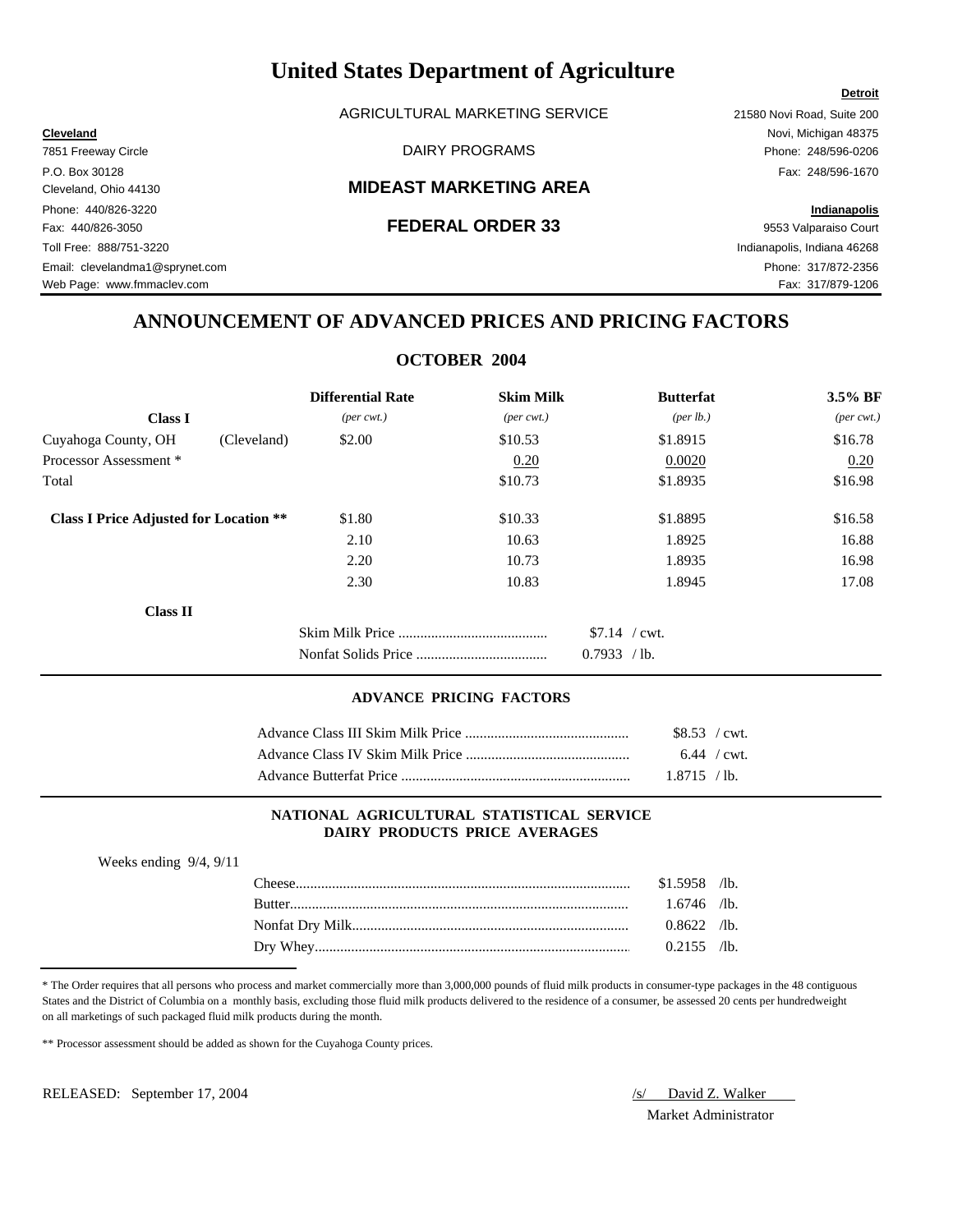AGRICULTURAL MARKETING SERVICE 21580 Novi Road, Suite 200

### Brunswick, Ohio 44212 **MIDEAST MARKETING AREA**

Fax: 330/220-6675 **FEDERAL ORDER 33** 9553 Valparaiso Court

**Cleveland** Novi, Michigan 48375

Web Page: www.fmmaclev.com example of the state of the state of the state of the state of the S17/879-1206

# **ANNOUNCEMENT OF ADVANCED PRICES AND PRICING FACTORS**

### **NOVEMBER 2004**

|                                               | <b>Differential Rate</b>    | <b>Skim Milk</b>            | <b>Butterfat</b>     | 3.5% BF                     |
|-----------------------------------------------|-----------------------------|-----------------------------|----------------------|-----------------------------|
| <b>Class I</b>                                | $(\text{per} \text{ cwt.})$ | $(\text{per} \text{ cwt.})$ | ${\rm (per \, lb.)}$ | $(\text{per} \text{ cwt.})$ |
| Cuyahoga County, OH<br>(Cleveland)            | \$2.00                      | \$9.81                      | \$1.9488             | \$16.29                     |
| Processor Assessment *                        |                             | 0.20                        | 0.0020               | 0.20                        |
| Total                                         |                             | \$10.01                     | \$1.9508             | \$16.49                     |
| <b>Class I Price Adjusted for Location **</b> | \$1.80                      | \$9.61                      | \$1.9468             | \$16.09                     |
|                                               | 2.10                        | 9.91                        | 1.9498               | 16.39                       |
|                                               | 2.20                        | 10.01                       | 1.9508               | 16.49                       |
|                                               | 2.30                        | 10.11                       | 1.9518               | 16.59                       |
| <b>Class II</b>                               |                             |                             |                      |                             |
|                                               |                             |                             | $$7.14$ / cwt.       |                             |
|                                               |                             |                             | 0.7933<br>$/1b$ .    |                             |

### **ADVANCE PRICING FACTORS**

| $$7.81$ / cwt. |  |
|----------------|--|
| $6.44$ / cwt.  |  |
| $1.9288$ /lb.  |  |

### **NATIONAL AGRICULTURAL STATISTICAL SERVICE DAIRY PRODUCTS PRICE AVERAGES**

| Weeks ending $10/9$ , $10/16$ |                |  |
|-------------------------------|----------------|--|
|                               | $$1.5373$ /lb. |  |
| Rutter                        | $1.7223$ /lb.  |  |
|                               | $0.8626$ /lb.  |  |
|                               | $0.2241$ /lb.  |  |

\* The Order requires that all persons who process and market commercially more than 3,000,000 pounds of fluid milk products in consumer-type packages in the 48 contiguous States and the District of Columbia on a monthly basis, excluding those fluid milk products delivered to the residence of a consumer, be assessed 20 cents per hundredweight on all marketings of such packaged fluid milk products during the month.

\*\* Processor assessment should be added as shown for the Cuyahoga County prices.

RELEASED: October 22, 2004 *S/ David Z. Walker* 

Market Administrator

**Detroit**

1325 Industrial Parkway North DAIRY PROGRAMS Phone: 248/596-0206 P.O. Box 5102 Fax: 248/596-1670 Phone: 330/225-4758 **Indianapolis** Toll Free: 888/751-3220 Indianapolis, Indiana 46268 Email: clevelandma1@sprynet.com Phone: 317/872-2356